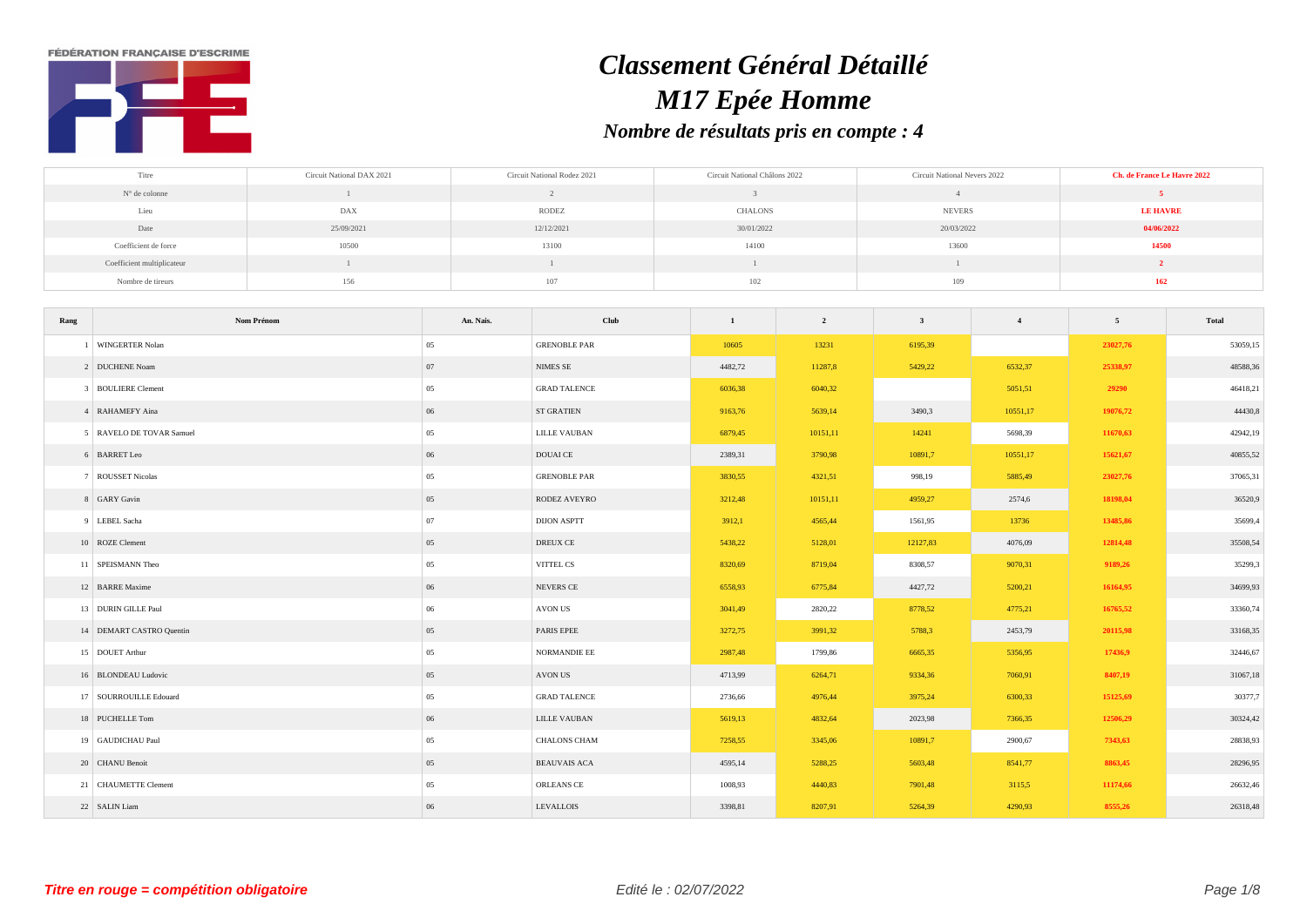| Rang                     | Nom Prénom | An. Nais. | Club                | $\mathbf 1$ | $\overline{\mathbf{2}}$ | $\overline{\mathbf{3}}$ | $\overline{\mathbf{4}}$ | $\overline{5}$ | Total    |
|--------------------------|------------|-----------|---------------------|-------------|-------------------------|-------------------------|-------------------------|----------------|----------|
| 23 PERRIER Alexis        |            | 05        | <b>BEAUVAIS ACA</b> | 2555,74     | 7775,76                 | 1038,04                 | 2281,53                 | 13140,29       | 25753,32 |
| 24 MITRAIL Theo          |            | 07        | DUCOS MSQ           | 4376,07     | 3889,36                 |                         | 5522,65                 | 11935,8        | 25723,88 |
| 25 THURIN Ferdinand      |            | 05        | <b>GRENOBLE PAR</b> | 4274,62     | 4097,12                 | 4308,15                 | 8094,9                  | 9024,03        | 25701,7  |
| 26 JAFFREZIC Gaetan      |            | 05        | LE HAVRE CE         | 2934,83     | 616,05                  | 6421,32                 | 1818,77                 | 14247,01       | 25421,94 |
| 27 CAZENEUVE Florian     |            | 06        | ANGERS SCO          | 2057,39     | 1615,97                 | 5108,01                 | 2970,53                 | 14669,44       | 24805,37 |
| 28 PEREZ Raphael         |            | 05        | $\mbox{NIMES}$ SE   | 6281,29     |                         | 4552,17                 | 1069,17                 | 12213,91       | 24116,55 |
| 29 NIVAL Léo             |            | 06        | VALENCIENNES        | 3153,91     | 4695,86                 | 7542,39                 | 2226,31                 | 8262,88        | 23655,04 |
| 30 WELSCHBILLIG Aubin    |            | 05        | ANGERS CSAD         | 3603,49     | 4207,07                 | 920,01                  | 1679,59                 | 13853,74       | 23343,9  |
| 31 LESPONNE-DENIS Mattéo |            | 06        | VILLENEUVE L        | 2644,23     | 3428,75                 | 4681,92                 | 3513,24                 | 10941,96       | 22565,88 |
| 32 LOUF Gabriel          |            | 05        | <b>GRASSE CE</b>    |             | 6508,64                 | 4817,44                 | 2832,46                 | 7850,64        | 22009,18 |
| 33 ASTRELLA Niklas       |            | $07\,$    | <b>LEVALLOIS</b>    | 1771,24     | 7071,21                 | 1468,14                 | 1546,79                 | 11417,25       | 21806,5  |
| 34 COICAUD Jules         |            | 05        | <b>GRAD TALENCE</b> | 3334,83     | 5458,21                 | 625,94                  | 4181,52                 | 8707,27        | 21681,83 |
| 35 KERN Pierre           |            | 05        | VITTEL CS           | 5117,69     | 2208,36                 | 2846,09                 | 2700,66                 | 10718,4        | 21382,85 |
| 36 MARTIN Benoit         |            | 05        | TASSIN DL           | 1573,07     | 7401,41                 | 2568,75                 | 3268,12                 | 7984,77        | 21223,04 |
| 37 LAISNEY Grégory       |            | 05        | BRY MARNE           |             | 554,43                  | 1609,96                 | 11726,6                 | 7223,62        | 21114,62 |
| 38 BOURRIERES Arthur     |            | 06        | <b>MONTAUBAN</b>    | 1295,42     | 2263,87                 | 2994,84                 | 4910,07                 | 10095,95       | 20264,73 |
| 39 CHEVALIER Arthur      |            | 05        | LILLE VAUBAN        | 330         | 3604,02                 | 2023,98                 | 3876,09                 | 10503,28       | 20007,36 |
| 40 PELLEGATTA Matteo     |            | 05        | TOULOUSE UC         | 3533        | 2622,25                 | 3316,05                 | 3190,81                 | 9715,8         | 19755,65 |
| 41 LOISON Aurélien       |            | 06        | <b>COLMAR SR</b>    | 4974,24     | 3263,79                 | 2136,9                  | 1725,24                 | 9359,43        | 19734,36 |
| 42 DUPONT Joakim         |            | 06        | <b>GRENOBLE PAR</b> | 2599,51     | 2752,66                 | 4193,09                 | 925,99                  | 9902,71        | 19447,98 |
| 43 COMPAGNION Keo        |            | 06        | PARIS EPEE          | 484,1       | 1571,82                 | 5985,06                 | 4522,97                 | 7106,09        | 19185,93 |
| 44 BOIS-ROLET Paolo      |            | 05        | SARLAT CE           | 5817,31     | 3108                    | 2635,76                 | 1771,63                 | 7591,5         | 19152,57 |
| 45 JACQ Pierre           |            | 05        | AMIENS CEAM         | 3676,46     | 1946,16                 | 3975,24                 | 723,65                  | 9534,83        | 19132,69 |
| 46 VERDEAUX Noa          |            | 06        | <b>MATOURY</b>      | 3996,98     | 2100,52                 | 2376,14                 |                         | 10295,98       | 18769,61 |
| 47 CHARVY Thomas         |            | 07        | TARGON CE           | 3464,82     | 3033,24                 | 4082,22                 | 3347,54                 | 7466,22        | 18360,8  |
| 48 ZONABEND Pierre       |            | 06        | PARIS GRP           | 988,45      | 1241,62                 | 2568,75                 | 6085,5                  | 7719,6         | 17615,46 |
| 49 PETKANTCHIN Samuel    |            | 06        | ST GRATIEN          | 8320,69     | 5832,56                 | 3401,93                 |                         | $\bullet$      | 17555,18 |
| 50 RICHAUD Nathan        |            | 05        | AMIENS CEAM         |             | 3695,94                 | 1160,82                 | 3599,79                 | 6658,79        | 15115,34 |
| 51 SCHOESER Antoine      |            | 05        | SARREBOURG          | 4177,9      | 2497,63                 | 2254,17                 | 2015,38                 | 6144,92        | 15074,62 |
| 52 DUVALLET Raphaël      |            | $06\,$    | MEUDON AS           | 3752,07     | 2437,34                 | 2704,27                 | 2513,57                 | 6047,47        | 15017,38 |
| 53 REMY Tristan          |            | 06        | CHALONS CHAM        | 831,45      | 3515,01                 | 3072,02                 | 1866,68                 | 6344,94        | 14798,66 |
| 54 GAMEZ Quentin         |            | 06        | RODEZ AVEYRO        | 344,91      | 3184,82                 | 1758,71                 | 3513,24                 | 5951,67        | 14408,44 |
| 55 DELEVACQUE Maxime     |            | 07        | VITTEL CS           | 1990,32     | 843,04                  | 3232,52                 | 2172,12                 | 6878,05        | 14273    |
| 56 NAUDIN Maxime         |            | 05        | <b>LEVALLOIS</b>    | 4085,47     | 2960,42                 | 1332,62                 | 1378,69                 | 5583,79        | 14008,37 |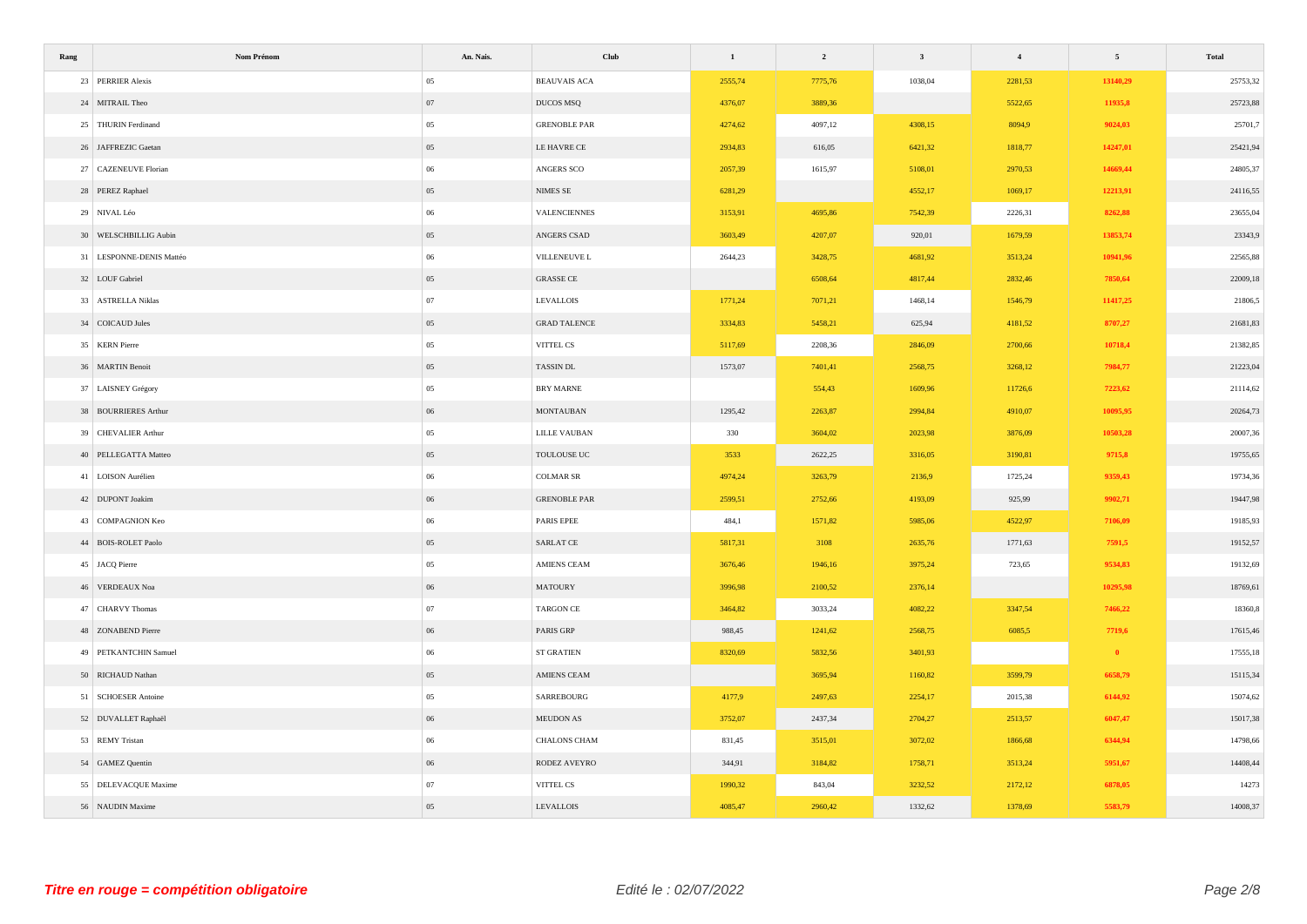| Rang                     | Nom Prénom | An. Nais. | Club                | $\mathbf 1$ | $\overline{\mathbf{c}}$ | $\overline{\mathbf{3}}$ | $\overline{\mathbf{4}}$ | $\sqrt{5}$ | Total    |
|--------------------------|------------|-----------|---------------------|-------------|-------------------------|-------------------------|-------------------------|------------|----------|
| 57 DE BOCK Cyrille       |            | 05        | <b>GDE SYNTHE</b>   |             |                         | 7221,19                 | 6784,61                 | $\bullet$  | 14005,8  |
| 58 FERAL Louis Clement   |            | 05        | RODEZ AVEYRO        | 4840,05     | 1360,93                 | 1245,51                 | 1634,64                 | 5857,45    | 13693,08 |
| 59 ALEXANDRE Maxime      |            | 06        | <b>GOSIER ST GE</b> |             | 2378,32                 |                         | 2832,46                 | 8262,88    | 13473,65 |
| 60 COTTE Alexis          |            | 05        | <b>BONDY AS</b>     | 5271,78     | 2048,12                 |                         | 1915,41                 | 2707,75    | 11943,07 |
| 61 LIROLA GRIFFITHS Hugo |            | 07        | LISIEUX EL          | 2429,68     | 1896,54                 | 357,75                  | 4404,63                 | 3097,18    | 11828,04 |
| 62 SEVOT Dimitri         |            | $05\,$    | ORLEANS CE          | 3096,94     | 1996,68                 | 1862,06                 | 356,98                  | 4833,79    | 11789,47 |
| 63 DESBOIS Jean          |            | 06        | CHALON SAONE        | 2126,71     | 1706,41                 | 522,58                  | 2172,12                 | 5764,77    | 11770    |
| 64 JAUZION Nicolas       |            | $06\,$    | CASTRES             | 2689,93     | 1528,35                 | 2079,92                 | 627,54                  | 5072,99    | 11371,19 |
| 65 POURCHET Arthur       |            | 06        | <b>DIJON ASPTT</b>  | 1050,52     | 1443,39                 | 390,01                  | 3042,11                 | 5673,56    | 11209,58 |
| 66 MARANINCHI Loris      |            | 07        | TOULON VAR          |             | 2686,7                  | 1288,75                 | 2700,66                 | 4383,55    | 11059,66 |
| 67 JUGON-GAYDU Rémi      |            | 05        | <b>BASSE TERRE</b>  |             | 2559,25                 |                         | 1503,84                 | 6990,93    | 11054,02 |
| 68 DUMET Robin           |            | 07        | OLYMPIQUE CE        | 2833,39     | 464,47                  | 1658,74                 | 4646,35                 | 1677,47    | 10815,94 |
| 69 BOUVIER Valentin      |            | 05        | <b>OUEST LYONN</b>  |             |                         | 3675,13                 | 385,83                  | 6658,79    | 10719,74 |
| 70 GAWLAS William        |            | 07        | NEVERS CE           | 2349,7      | 1660,82                 | 2919,56                 | 691,26                  | 3577,48    | 10507,56 |
| 71 COMMISSAIRE Valentin  |            | $06\,$    | <b>MONTAUBAN</b>    | 2883,49     | 585,07                  | 2846,09                 | 1419,81                 | 2983,18    | 10132,57 |
| 72 ROUSSEL Bastien       |            | $05\,$    | ${\rm EVRY}$ AS     | 2784,46     | 1202,95                 | 2439                    | 3974,37                 | 432,51     | 9630,34  |
| 73 MINEZ Antoine         |            | 07        | VALENCIENNES        | 2512,87     | 1443,39                 | 488,89                  | 659,23                  | 4992,14    | 9607,62  |
| 74 TEMPESTA Roland       |            | 05        | PONTARLIER          | 549,08      |                         | 1915,08                 |                         | 6767,37    | 9231,53  |
| 75 REMBI Waren           |            | 05        | <b>BONDY AS</b>     | 2162,25     | 1485,55                 | 1708,32                 | 1181,4                  | 3453,56    | 8809,68  |
| 76 MALIN Timeo           |            | 06        | <b>BRON AE</b>      |             | 1847,79                 | 3771,92                 | 2395,23                 | 541,78     | 8556,71  |
| 77 SOUSA Christiano      |            | 05        | TROYES TG           | 721,02      | 2889,44                 | 958,85                  | 565,2                   | 3966,28    | 8535,58  |
| 78 JEANNEY Nathan        |            | $05\,$    | CADETS ESSON        | 421,08      |                         | 1119,34                 | 3688,99                 | 3097,18    | 8326,6   |
| 79 VERNHES Louis         |            | 06        | RODEZ AVEYRO        | 532,64      | 1164,81                 |                         |                         | 6447,65    | 8145,1   |
| 80 BEAUTYMAN Cador       |            | 06        | VALENCIENNES        |             |                         |                         | 7707,8                  | $\bullet$  | 7707,8   |
| 81 BONNELIE Clovis       |            | 06        | PARIS UC            | 667,93      |                         | 6930,62                 |                         | $\bullet$  | 7598,54  |
| 82 DRUILHE Clement       |            | 05        | RODEZ AVEYRO        | 1893,59     | 406,07                  |                         |                         | 5155,01    | 7454,67  |
| 83 LEVESQUE Gabriel      |            | 06        | <b>MONTIVILLIER</b> | 1417,05     | 981,51                  | 2194,98                 |                         | 2816,33    | 7409,87  |
| 84 BARBARY Ernest        |            | 06        | <b>PFE 77</b>       | 1741,75     |                         |                         |                         | 5495,42    | 7237,17  |
| 85 LECLERCQ Gauthier     |            | 05        | <b>AMIENS CEAM</b>  |             |                         | 2314,55                 |                         | 4756,24    | 7070,78  |
| 86 PELOU Tom             |            | $08\,$    | ST DOULCHARD        | 1655,7      |                         | 294,23                  | 856,96                  | 4241,03    | 7047,92  |
| 87 RUFFE DEHAS Yael      |            | 07        | DESHAIES EC         |             | 1127,18                 |                         | 2066,69                 | 3768,56    | 6962,43  |
| 88 PICARD Julien         |            | $05\,$    | <b>LIBOURNE AS</b>  | 948,07      | 1320,59                 |                         |                         | 4679,72    | 6948,39  |
| 89 BORDET CLAPIER Bruno  |            | 05        | <b>NARBONNE</b>     | 2091,76     | 946,25                  | 556,64                  |                         | 3272,59    | 6867,24  |
| 90 MORENO Florent        |            | 06        | MEXIMIEUX           |             | 2153,92                 | 732,92                  | 1503,84                 | 2243,23    | 6633,91  |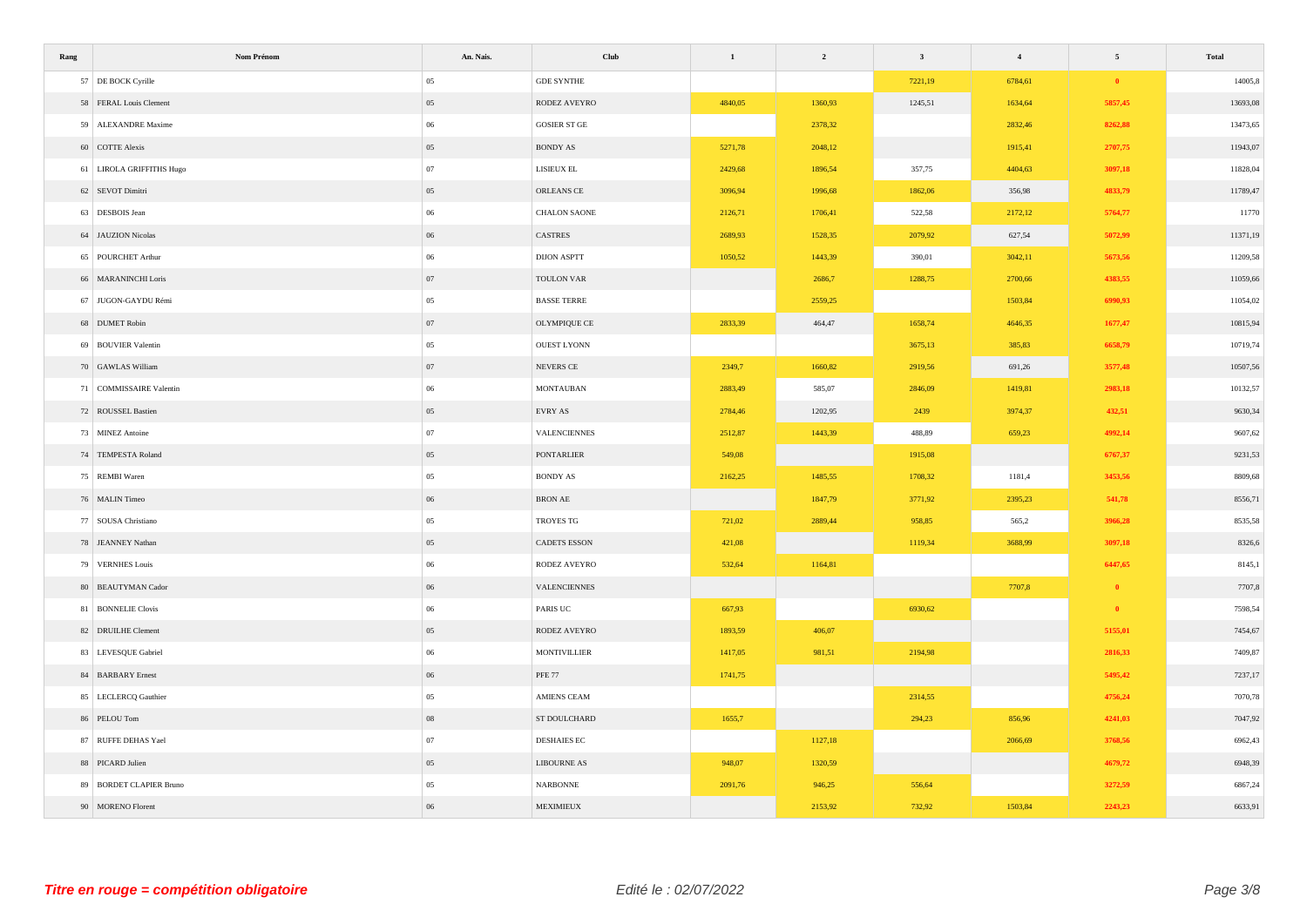| Rang | Nom Prénom                | An. Nais.  | Club                       | $\,$ 1 $\,$ | $\overline{\mathbf{2}}$ | $\mathbf{3}$ | $\overline{\mathbf{4}}$ | $\sqrt{5}$ | Total   |
|------|---------------------------|------------|----------------------------|-------------|-------------------------|--------------|-------------------------|------------|---------|
|      | 91 HERZOG DAVID Oscar     | 05         | $\rm COLMAR$ $\rm SR$      | 2023,58     | 435,12                  | 1422,29      |                         | 2601,21    | 6482,21 |
|      | 92 TICCHI Balthazar       | 07         | PARIS GRP                  |             |                         |              | 2337,82                 | 4102       | 6439,82 |
|      | 93 AUBRIET Julien         | 07         | <b>LEVALLOIS</b>           |             |                         |              |                         | 6244,05    | 6244,05 |
|      | 94 DELON Leo              | 05         | TOULOUSE UC                | 908,46      |                         |              |                         | 5322,67    | 6231,14 |
|      | 95 DACCACHE Hadi          | 06         | PARIS UC                   |             | 1053,4                  | 3581,31      | 1590,39                 | $\bullet$  | 6225,1  |
|      | 96 RENCK-ZWINGER Baptiste | 06         | STRASBOURG E               | 1467,77     |                         | 3151,21      |                         | 1457,36    | 6076,34 |
|      | 97 AMBROSINI Alessio      | 07         | BOURG ANDEOL               |             | 877,02                  | 661,18       |                         | 4529,71    | 6067,91 |
|      | 98 CHABALIER Robin        | 06         | TOULOUSE UC                | 1136,27     |                         |              |                         | 4912,41    | 6048,69 |
|      | 99 GENON Theo             | 07         | <b>GRENOBLE PAR</b>        | 582,35      |                         |              |                         | 5408,39    | 5990,74 |
|      | 100 CANTIN Dorian         | 07         | <b>LIVRY GARGAN</b>        | 928,17      |                         |              | 1143,51                 | 3515,18    | 5586,86 |
|      | 101 TELLIER Simon         | $06\,$     | AMIENS CEAM                | 1225,72     |                         | 294,23       |                         | 3899,61    | 5419,56 |
|      | 102 XXXXX XXXXX           | XXXXX      | LILLE VAUBAN               | 869,6       |                         |              |                         | 4456,16    | 5325,76 |
|      | 103 LE TREUT Louis        | ${\bf 08}$ | ST GRATIEN                 |             |                         |              |                         | 5238,22    | 5238,22 |
|      | 104 MOULIN Liam           | 07         | CHALONS CHAM               | 1831,52     |                         |              |                         | 3392,59    | 5224,11 |
|      | 105 COLSON Clement        | 06         | PT A MOUSSON               |             |                         | 1377,13      |                         | 3833,71    | 5210,84 |
|      | 106 JULIEN Adrien         | 07         | CHALONS CHAM               | 831,45      |                         | 325,82       |                         | 3704,15    | 4861,42 |
|      | 107 GILLET Alwyn          | 05         | RODEZ AVEYRO               | 2198,42     | 524,12                  | 843,79       |                         | 1245,43    | 4811,76 |
|      | 108 COSSARD Flavien       | 06         | LE HAVRE CE                | 1957,57     |                         |              | 1106,1                  | 1722,53    | 4786,2  |
|      | 109 PROT CHESHIRE Maxime  | 07         | ARGELES SE                 | 599,18      |                         |              |                         | 4171,09    | 4770,28 |
|      | 110 MORIN Matthys         | 05         | $\operatorname{ANGLET}$ SE | 200,46      |                         | 201,37       |                         | 4311,84    | 4713,67 |
|      | 111 YERRO Olivier         | 05         | DUCOS MSQ                  | 200,46      | 157,32                  | 422,62       | 2015,38                 | 2000,64    | 4639,09 |
|      | 112 COUTURIER Etienne     | 05         | ST CYR RS                  |             |                         |              |                         | 4604,22    | 4604,22 |
|      | 113 BENESSE Romain        | 06         | DAX SE                     | 1180,51     |                         | 1078,42      | 244,38                  | 1906,42    | 4409,74 |
|      | 114 DUCREUX Roman         | 06         | VILLENEUVE ${\mathcal{L}}$ | 1519,75     |                         | 591,09       | 189,69                  | 2096,44    | 4396,97 |
|      | 115 GARY Erwin            | 05         | RODEZ AVEYRO               | 1573,07     |                         |              | 162,72                  | 2654,23    | 4390,02 |
|      | 116 MILLOT TRISTRAM Tiago | 08         | <b>BRUAY BUISSI</b>        |             |                         |              | 1219,8                  | 3155,05    | 4374,86 |
|      | 117 HENNEBIQUE Titouan    | 06         | <b>BRUAY BUISSI</b>        | 968,16      |                         | 806,38       |                         | 2496,61    | 4271,16 |
|      | 118 BRUNET Gabriel        | 07         | NEVERS CE                  | 2470,86     | 377,31                  | 455,57       | 272,13                  | 961,38     | 4265,13 |
|      | 119 BOTTINI Bartholome    | 05         | LIBOURNE AS                | 1600,25     | 494,14                  |              |                         | 2048,34    | 4142,73 |
|      | 120 BOULET Raphaël        | 07         | VALENCIENNES               |             | 1280,83                 |              |                         | 2816,33    | 4097,16 |
|      | 121 GRAFF Tom             | 05         | VILLENEUVE L               | 1627,79     | 292,78                  |              | 756,41                  | 1371,64    | 4048,62 |
|      | 122 FOURGEAUD Léo         | 05         | ST GAUDENS                 |             |                         |              |                         | 4033,73    | 4033,73 |
|      | 123 JOURDAIN-STHALY Louis | $05\,$     | LE HAVRE CE                | 1392,15     | 265,16                  | 171,04       | 1258,71                 | 1081,39    | 3997,41 |
|      | 124 BERNARDIN Doryan      | 06         | NEVERS CE                  | 2272,68     |                         |              |                         | 1588,4     | 3861,08 |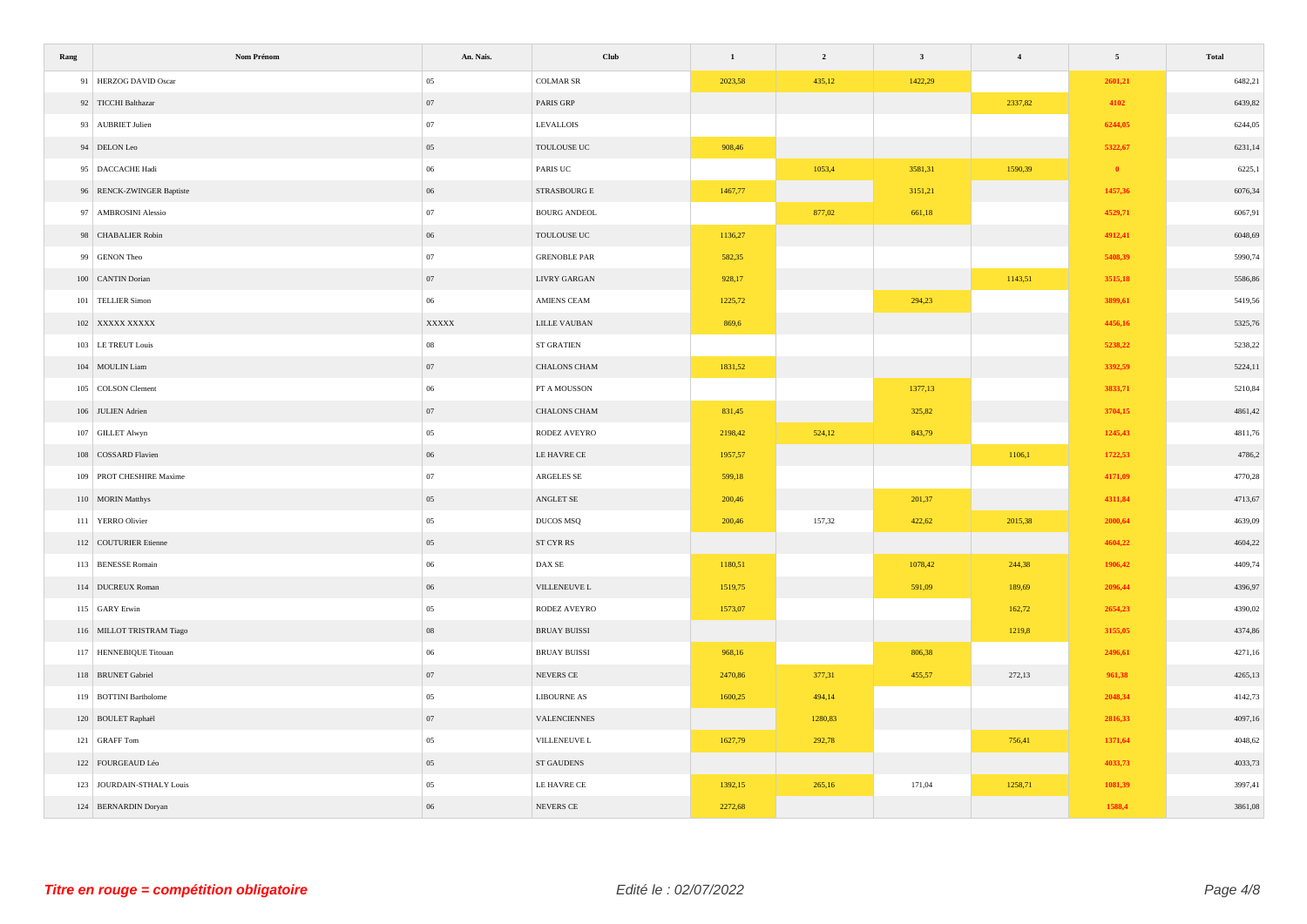| Rang | Nom Prénom                      | An. Nais. | Club                   | $\mathbf{1}$ | $\overline{2}$ | $\mathbf{3}$ | $\overline{4}$ | $\sqrt{5}$ | Total   |
|------|---------------------------------|-----------|------------------------|--------------|----------------|--------------|----------------|------------|---------|
|      | 125 FELTZ Flavien               | 06        | E3F THIONVIL           |              |                |              | 3781,03        | $\bullet$  | 3781,03 |
|      | 126 CAMILLERI Baptiste          | 05        | NEUVILLE <sub>72</sub> |              |                |              |                | 3640,46    | 3640,46 |
|      | 127 HENRY Aurélien              | 05        | $\rm COLMAR$ SR        | 1071,63      |                |              |                | 2393,91    | 3465,53 |
|      | 128 MILLET Thomas               | 05        | <b>DIJON ASPTT</b>     | 1712,67      | 1752,75        |              |                | $\bullet$  | 3465,41 |
|      | 129 BILS Henri                  | 07        | DOUAI CE               | 214,46       | 911,42         | 881,66       | 961,13         | 615,81     | 3370,02 |
|      | 130 LE FRANC Léo                | 07        | CASTELNAU LL           |              |                |              |                | 3332,27    | 3332,27 |
|      | 131 SOULIER Louis               | 06        | PERIGUEUX EP           | 1029,62      |                |              |                | 2293,02    | 3322,64 |
|      | 132 TROUVE Louen                | 06        | RENNES CSG             |              |                |              |                | 3213,52    | 3213,52 |
|      | 133 ZANDER Remi                 | 05        | RETHEL                 |              | 2320,51        |              | 216,91         | 578,68     | 3116,09 |
|      | 134 GUITLINE Nathan             | 05        | PARIS UC               |              | 1090,04        | 1514,69      | 444,39         | $\bullet$  | 3049,12 |
|      | 135 PAPA Leopold                | 07        | <b>ROMANS BDP</b>      |              |                |              |                | 2927,02    | 2927,02 |
|      | 136 ROUMANET-MONTBELLET Josef   | 06        | CACHAN AL              |              |                |              |                | 2871,41    | 2871,41 |
|      | 137 LECLERCQ Julien             | 07        | DOUAI CE               |              | 647,37         |              |                | 2144,95    | 2792,33 |
|      | 138 CHAMBON Samuel              | 07        | VILLENEUVE L           | 375,04       |                |              |                | 2343,24    | 2718,28 |
|      | 139 GOUACIDE Yannick            | 05        | FORT DE F AE           |              | 743,5          |              | 627,54         | 1287,19    | 2658,24 |
|      | 140 BEAUVAIS Valere             | 06        | BEAUMONT OIS           |              |                |              |                | 2548,67    | 2548,67 |
|      | 141 PUJALTE Mathis              | 05        | SARLAT CE              |              |                |              |                | 2445,03    | 2445,03 |
|      | 142 FLORENTIN Paul              | 07        | ST DOULCHARD           | 1367,54      | 210,72         |              | 534,52         | 290        | 2402,79 |
|      | 143 VILATTE Thomas              | 05        | BRIVE CE               | 2310,84      |                |              |                | $\bullet$  | 2310,84 |
|      | 144 JULIEN COURTIADE Pierrot    | 05        | PERIGUEUX EP           | 1092,95      |                |              | 474,12         | 728,69     | 2295,77 |
|      | 145 COHENDET Matteo             | 06        | ST GRATIEN             | 2235,22      |                |              |                | $\bullet$  | 2235,22 |
|      | 146 VEYRE Leo-Paul              | 05        | ST ETIENNE             | 1295,42      |                |              |                | 921,93     | 2217,35 |
|      | 147 MONTAGUE Ulysse             | 06        | VANVES SE              |              |                |              |                | 2193,88    | 2193,88 |
|      | 148 GUILLAUD DUPUY Louis-Victor | 05        | <b>GRENOBLE PAR</b>    | 1295,42      |                |              |                | 882,76     | 2178,18 |
|      | 149 LECOMTE Gaspard             | 07        | <b>RENNES CSG</b>      | 1801,16      | 320,68         |              |                | $\bullet$  | 2121,84 |
|      | 150 HOLLEBECQUE Mishka          | 07        | LILLE VAUBAN           |              |                |              | 414,96         | 1544,38    | 1959,34 |
|      | 151 MINATCHY Arthur             | 05        | BEC STE MARIE          |              |                |              |                | 1953,33    | 1953,33 |
|      | 152 LETOURNEAU Honoré           | 05        | NEUVILLE <sub>72</sub> |              |                | 806,38       |                | 1121,96    | 1928,34 |
|      | 153 RAZES Benjamin              | 06        | DIEPPE FL              | 1925,33      |                |              |                | $\bullet$  | 1925,33 |
|      | 154 RIOS-RUIZ Mathieu           | $06\,$    | QUIMPER EC             | 565,65       |                |              | 1338,14        | $\bullet$  | 1903,79 |
|      | 155 GUYOMARCH Youn              | 06        | NANTES NEC             |              |                | 1202,87      |                | 690,81     | 1893,68 |
|      | 156 DOUMENC Matthias            | 05        | TOULOUSE UC            | 1862,32      |                |              |                | $\bullet$  | 1862,32 |
|      | 157 FUNK Simon                  | 05        | CACHAN AL              |              |                |              |                | 1859,89    | 1859,89 |
|      | 158 FORGET Ewenn                | 06        | <b>LAON CE</b>         |              |                |              |                | 1813,73    | 1813,73 |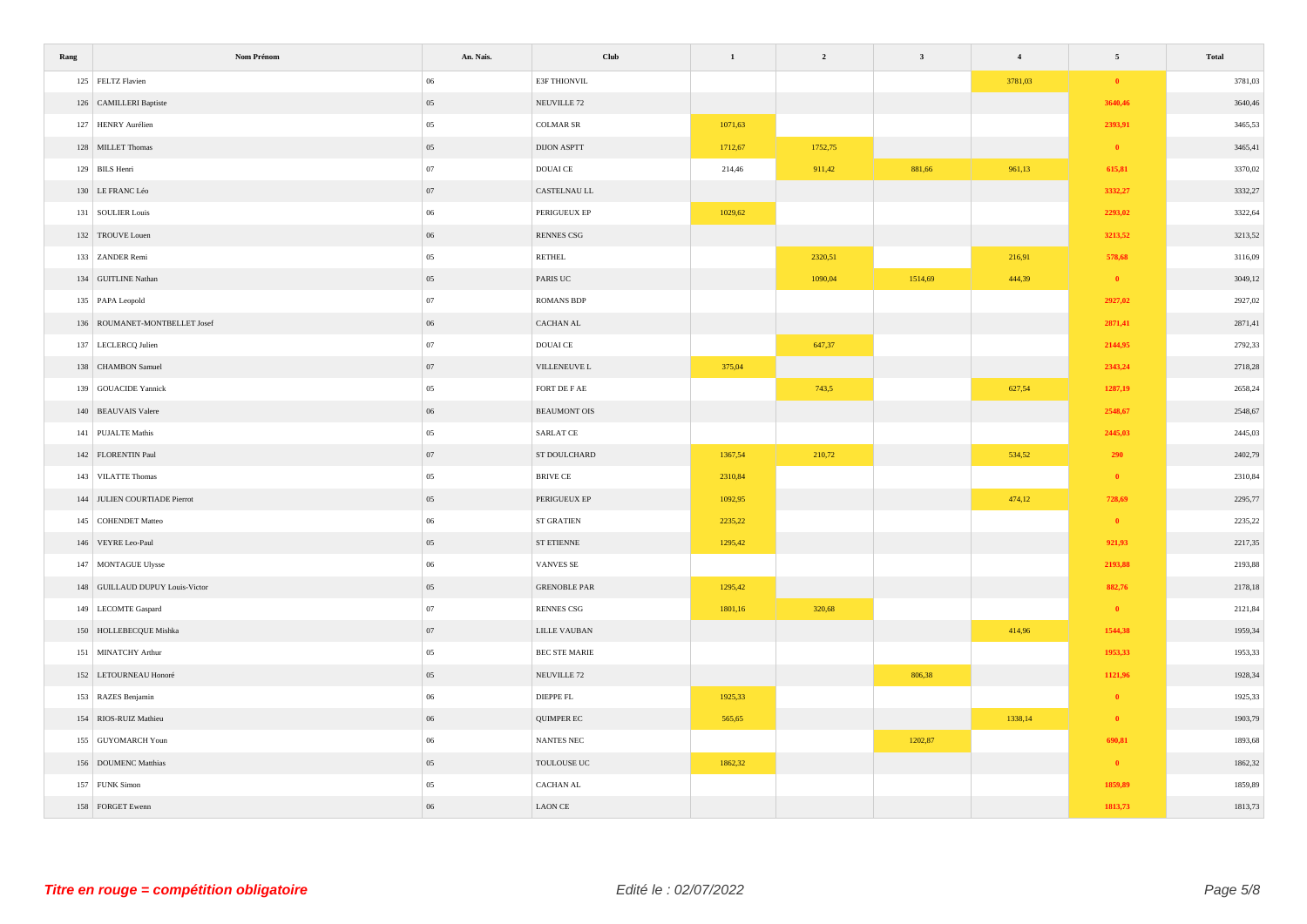| Rang | Nom Prénom                  | An. Nais.  | Club                     | $\,$ 1 $\,$ | $\overline{2}$ | $\overline{\mathbf{3}}$ | $\overline{\mathbf{4}}$ | $\sqrt{5}$   | Total   |
|------|-----------------------------|------------|--------------------------|-------------|----------------|-------------------------|-------------------------|--------------|---------|
|      | 159 HERLEM Alexandre        | 05         | <b>BESANCON RCE</b>      |             |                | 1809,95                 |                         | $\bullet$    | 1809,95 |
|      | 160 MARIGNIER Louis         | 06         | $\operatorname{BRON}$ AE |             |                |                         |                         | 1767,95      | 1767,95 |
|      | 161 MOREAU-COUTE Enzo       | 05         | <b>PARIS SCUF</b>        |             | 776,29         | $141\,$                 | 823,05                  | $\bullet$    | 1740,34 |
|      | 162 MALHOMME Simon          | 05         | $\operatorname{AUCH}$ EC | 1683,99     |                |                         |                         | $\bullet$    | 1683,99 |
|      | 163 LOPEZ-VICARIO Matteo    | 05         | PARIS SCUF               |             |                |                         |                         | 1632,76      | 1632,76 |
|      | 164 CAMBOURNAC Lorenzo      | 06         | NEVERS CE                | 1114,5      |                |                         | 504,17                  | $\bullet$    | 1618,67 |
|      | 165 GRIMAULT Martin         | 05         | RENNES ERM               | 869,6       | 711,09         |                         |                         | $\bullet$    | 1580,69 |
|      | 166 GARCIA TORRECILLAS Luca | 05         | LE HAVRE CE              | 1519,75     |                |                         |                         | $\bullet$    | 1519,75 |
|      | 167 CARON Lilian            | ${\bf 08}$ | ${\rm LAON}$ CE          |             |                |                         |                         | 1500,7       | 1500,7  |
|      | 168 PAPIN Malo              | 06         | <b>GRAD TALENCE</b>      | 436,66      |                | 232,01                  |                         | 805,2        | 1473,87 |
|      | 169 ORRIOLS-REDOUTE Antoine | 07         | ${\tt ST}\, {\tt MALO}$  | 1442,25     |                |                         |                         | $\bullet$    | 1442,25 |
|      | 170 BORIE Warren            | 05         | PARIS QDS                |             |                |                         |                         | 1414,34      | 1414,34 |
|      | 171 BOIZARD Tom             | 05         | NORMANDIE EE             | 1343,22     |                |                         |                         | $\mathbf{0}$ | 1343,22 |
|      | 171 DAVI Raphaël            | 06         | <b>LAVAUR CE</b>         | 1343,22     |                |                         |                         | $\bullet$    | 1343,22 |
|      | 173 POTHIER LAMBERT Hugo    | 06         | CHALONS CHAM             | 228,56      |                |                         | 300,14                  | 805,2        | 1333,89 |
|      | 174 DEBEAUMOREL Baptiste    | 07         | BOURG VALEN              |             |                |                         |                         | 1329,26      | 1329,26 |
|      | 175 JACQUELIN Hugues        | 05         | CHALON SAONE             |             |                |                         | 1298,16                 | $\bullet$    | 1298,16 |
|      | 176 LAFONTAN Jules          | 07         | <b>BRUAY BUISSI</b>      | 616,16      | 265,16         |                         |                         | 360,81       | 1242,13 |
|      | 177 FRONIUS Daniel          | 05         | BRY MARNE                |             |                |                         |                         | 1203,98      | 1203,98 |
|      | 178 FERREIRA Hugo           | 07         | <b>LIVRY GARGAN</b>      | 1202,99     |                |                         |                         | $\bullet$    | 1202,99 |
|      | 179 CLERC-VILLARD Solal     | 05         | PARIS EPEE               | 1180,51     |                |                         |                         | $\bullet$    | 1180,51 |
|      | 180 AUBRY Roman             | 05         | ORSAY CA                 |             |                |                         |                         | 1162,82      | 1162,82 |
|      | 181 BOURGOIS Quentin        | 06         | AMIENS CEAM              |             |                |                         |                         | 1081,39      | 1081,39 |
|      | 182 GARDEL Jules            | 07         | CAYENNE CE               |             | 1053,4         |                         |                         | $\bullet$    | 1053,4  |
|      | 183 CREMERS Jean            | 05         | ANGERS CSAD              | 271,43      | 377,31         |                         |                         | 396,55       | 1045,29 |
|      | 184 LE TALLEC Maël          | 05         | <b>AURAY ESCRIM</b>      |             |                |                         | 1032,71                 | $\bullet$    | 1032,71 |
|      | 185 SALABERT Mélick         | ${\bf 07}$ | RODEZ AVEYRO             |             |                |                         |                         | 1001,1       | 1001,1  |
|      | 186 NEERMAN Léon            | 06         | VALENCIENNES             |             |                |                         | 996,7                   | $\mathbf{0}$ | 996,7   |
|      | 187 FOUQUE Logan            | 05         | <b>BOULAZAC</b>          |             |                |                         | 925,99                  | $\bullet$    | 925,99  |
|      | 188 BLANC Mateo             | 05         | TOULOUSE UC              | 888,94      |                |                         |                         | $\bullet$    | 888,94  |
|      | 189 DROUICHE Ilian          | 05         | $\operatorname{ANTONY}$  |             |                |                         |                         | 843,85       | 843,85  |
|      | 190 THEBAULT Hermès         | 06         | PARIS UC                 |             | 809,47         |                         |                         | $\mathbf{0}$ | 809,47  |
|      | 191 CHARIE-MARSAINES Paul   | 05         | ST MAUR VGA              | 793,98      |                |                         |                         | $\bullet$    | 793,98  |
|      | 192 PADILLA Thomas          | 07         | <b>TOULON VAR</b>        |             |                |                         | 789,54                  | $\bullet$    | 789,54  |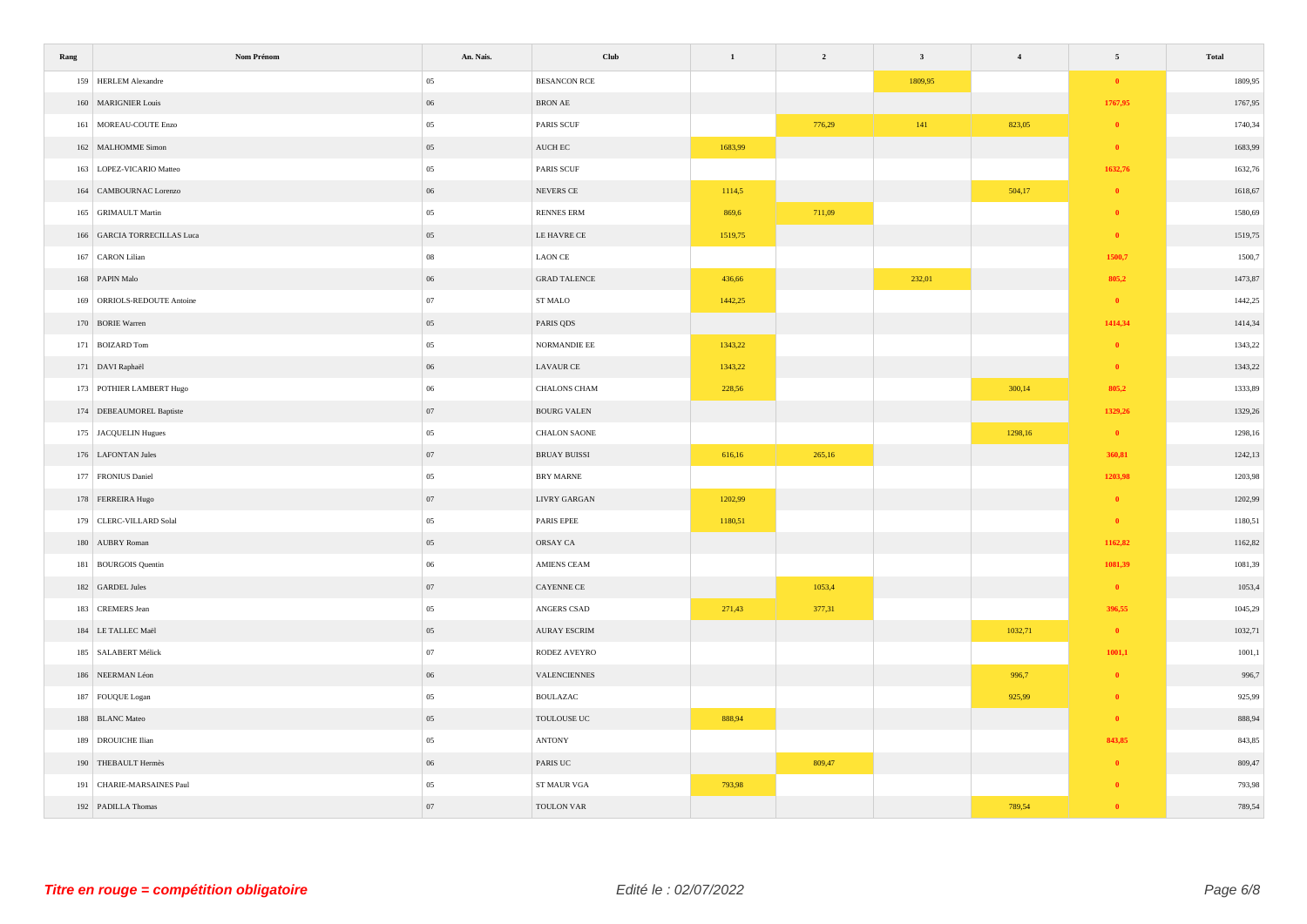| Rang | Nom Prénom                   | An. Nais.  | Club                                                     | $\mathbf{1}$ | $\overline{\mathbf{c}}$ | $\mathbf{3}$ | $\overline{\mathbf{4}}$ | $\sqrt{5}$ | Total  |
|------|------------------------------|------------|----------------------------------------------------------|--------------|-------------------------|--------------|-------------------------|------------|--------|
|      | 193 CHARDIN GRENIER Teiki    | 07         | ANGLET $\rm SE$                                          | 775,5        |                         |              |                         | $\pmb{0}$  | 775,5  |
|      | 194 BIGOT Elouan             | 06         | ST MALO                                                  | 757,18       |                         |              |                         | $\bullet$  | 757,18 |
|      | 194 ROUX Louis               | 07         | ST MALO                                                  | 757,18       |                         |              |                         | $\bullet$  | 757,18 |
|      | 196 CEYTE Lilian             | 06         | VAUZELLES EC                                             | 721,02       |                         |              |                         | $\bullet$  | 721,02 |
|      | 197 FROMONT Tom              | 05         | PARIS EPEE                                               |              |                         | 696,84       |                         | $\bullet$  | 696,84 |
|      | 198 HOULETTE Enzo            | 05         | $\operatorname{NORMANDIE}$ EE                            | 685,47       |                         |              |                         | $\theta$   | 685,47 |
|      | 199 RAYMOND Timothé          | 07         | CAYENNE CE                                               |              | 679,05                  |              |                         | $\bullet$  | 679,05 |
|      | 200 BARRIONUEVO Gabriel      | 06         | PARIS QDS                                                |              |                         |              |                         | 653,19     | 653,19 |
|      | 201 LABRIET Dorian           | 06         | $\,$ DIJON ASPTT                                         | 650,53       |                         |              |                         | $\bullet$  | 650,53 |
|      | 202 RAMBAUD Noé              | ${\bf 08}$ | ${\hbox{\footnotesize\rm ST}}$ MALO                      | 633,27       |                         |              |                         | $\bullet$  | 633,27 |
|      | 203 GARNIER Lancelot         | 06         | LE HAVRE CE                                              | 516,33       |                         |              |                         | $\bullet$  | 516,33 |
|      | 204 PORTIER Guillaume        | 06         | PARIS EPEE                                               |              |                         |              |                         | 505,13     | 505,13 |
|      | 205 RIHOUX Marc              | 07         | $\mathop{\rm DAX}\nolimits\mathop{\rm SE}\nolimits$      | 500,15       |                         |              |                         | $\bullet$  | 500,15 |
|      | 206 RANDON Alexis            | 05         | ST CYR RS                                                |              |                         |              |                         | 468,7      | 468,7  |
|      | 207 SCHULZ Gaëtan            | 06         | RAMONVILLE                                               | 468,16       |                         |              |                         | $\theta$   | 468,16 |
|      | 208 POTHIER LAMBERT Theo     | 06         | CHALONS CHAM                                             | 452,35       |                         |              |                         | $\bullet$  | 452,35 |
|      | 209 GUILLEMIN Anthony        | 06         | $\mathop{\rm DAX}\nolimits\mathop{\rm SE}\nolimits$      | 405,62       |                         |              |                         | $\bullet$  | 405,62 |
|      | 210 DANARD-BELLANGER Gabriel | 06         | PARIS UC                                                 | 390,28       |                         |              |                         | $\theta$   | 390,28 |
|      | 211 VALETTE Enzo             | 06         | ANNONAY CE                                               | 375,04       |                         |              |                         | $\bullet$  | 375,04 |
|      | 212 GOVAERS Bjarne           | 05         | VALENCIENNES                                             |              |                         |              | 328,42                  | $\bullet$  | 328,42 |
|      | 213 CHOLLET Pierre           | 06         | $\operatorname{ST} \operatorname{CYR} \operatorname{RS}$ |              |                         |              |                         | 325,3      | 325,3  |
|      | 214 GASNIER Julian           | 06         | <b>RAMONVILLE</b>                                        | 315,21       |                         |              |                         | $\bullet$  | 315,21 |
|      | 215 ARNAGOL-MOSTREY Tristan  | 06         | $\operatorname{MONTAUBAN}$                               | 300,51       |                         |              |                         | $\bullet$  | 300,51 |
|      | 216 LEFEVRE Clement          | 05         | BEAUVAIS ACA                                             | 285,92       |                         |              |                         | $\theta$   | 285,92 |
|      | 217 EYNARD Ewen              | 07         | ST MALO                                                  | 257,04       |                         |              |                         | $\bullet$  | 257,04 |
|      | 218 PUCH Corentin            | 07         | RAMONVILLE                                               | 242,75       |                         |              |                         | $\theta$   | 242,75 |
|      | 219 PALOSSE Paul             | ${\bf 08}$ | FORT DE F $\mathbf{AE}$                                  |              | 183,9                   |              |                         | $\bullet$  | 183,9  |
|      | 220 DANION Elouen            | 05         | VAUZELLES EC                                             | 172,73       |                         |              |                         | $\bullet$  | 172,73 |
|      | 221 BOUQUET Matthieu         | 06         | L7T                                                      | 159,01       |                         |              |                         | $\bullet$  | 159,01 |
|      | 222 PINAQUY Imanol           | $06\,$     | <b>BAYONNE AVIR</b>                                      | 145,38       |                         |              |                         | $\theta$   | 145,38 |
|      | 223 CAMPÏON Matei-Cristian   | 06         | ANGERS SCO                                               |              |                         |              | 136                     | $\bullet$  | 136    |
|      | 224 THOMAS Louis             | 08         | L7T                                                      | 131,83       |                         |              |                         | $\theta$   | 131,83 |
|      | 225 SOUPRAYEN Lucas          | 07         | DUCOS MSQ                                                |              | 131                     |              |                         | $\theta$   | 131    |
|      | 226 HUICHARD Loris           | 07         | $_{\rm L7T}$                                             | 118,37       |                         |              |                         | $\theta$   | 118,37 |